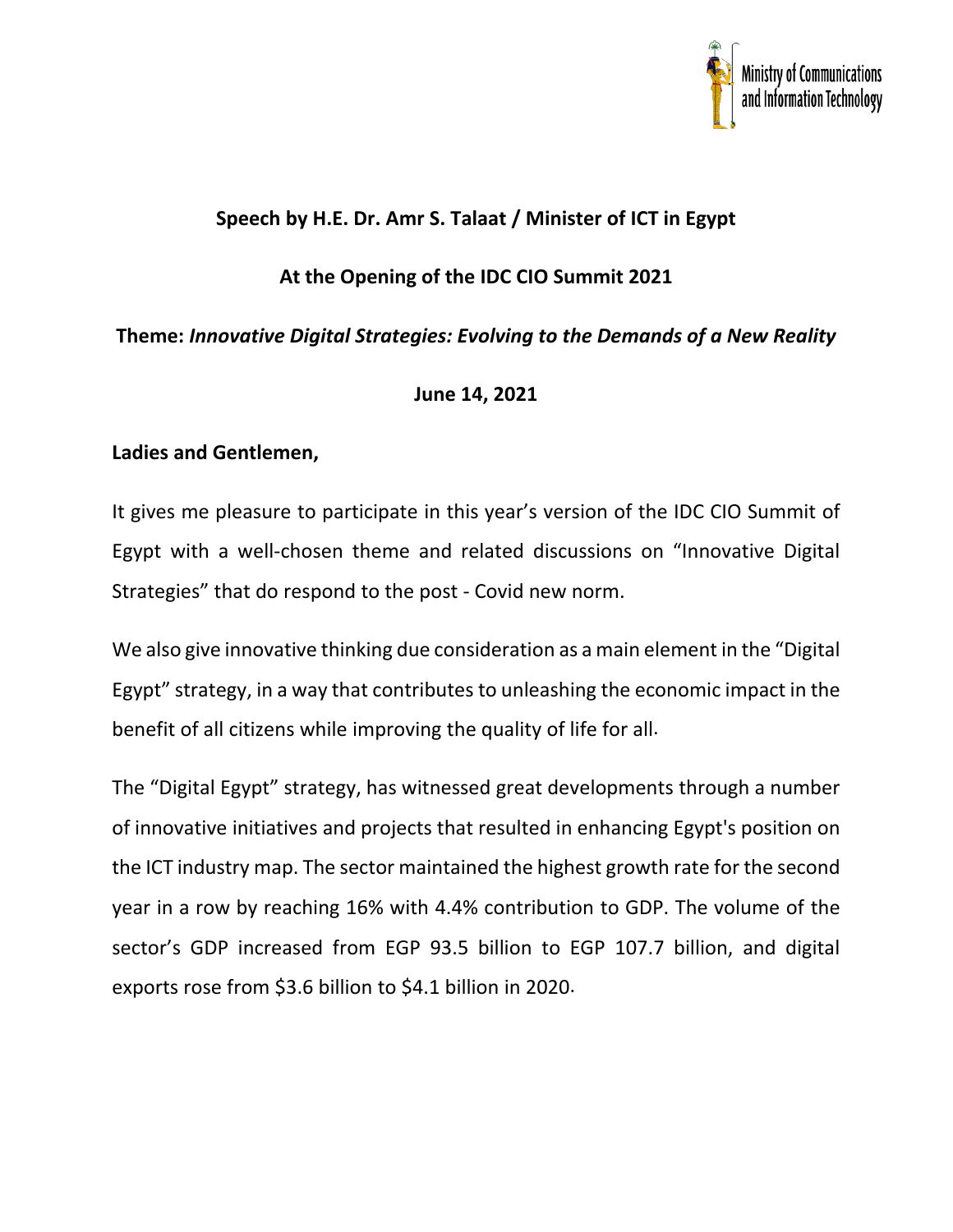**Today, I am indeed pleased to share with you the main highlights of the innovative approach adopted by the government – in close cooperation with the private sector – in its quest to achieve a digitally inclusive society that has the citizen at the core of its interest and concerted efforts.** 

**Our efforts revolve around 3 interlinked mega projects running parallel within the Digital Egypt national vision**: The New Administrative Capital; the digital transformation and reform of government services across the country; and the digital by innovative design.

**The New Administrative Capital** is offering us and the citizenry a unique opportunity for a quantum leap in the reform of the governmental services and the transfer to a digital government. **Embedding digital in policy life cycle is being achieved.** The work processes of a number of government entities are reviewed, while connecting them through a central set of collaborative specialized applications and a special data center located at the NAC.

**The shift from traditional government to an e-government, then to a digital government is not a unilateral process, neither is it based on a preset model.** MCIT is the main entity in charge of the digital government and is working in close synergy with many other government agencies to connect giant data bases that are dispersed throughout the country. Already 75 national data bases have been linked together from different key governmental sectors. This step is considered a quantum leap to digital transformation on two axes: services provided to citizens and improvement of governmental performance. On the horizontal level, Port Said is our pilot of a legacy system migrating into a comprehensive digital government.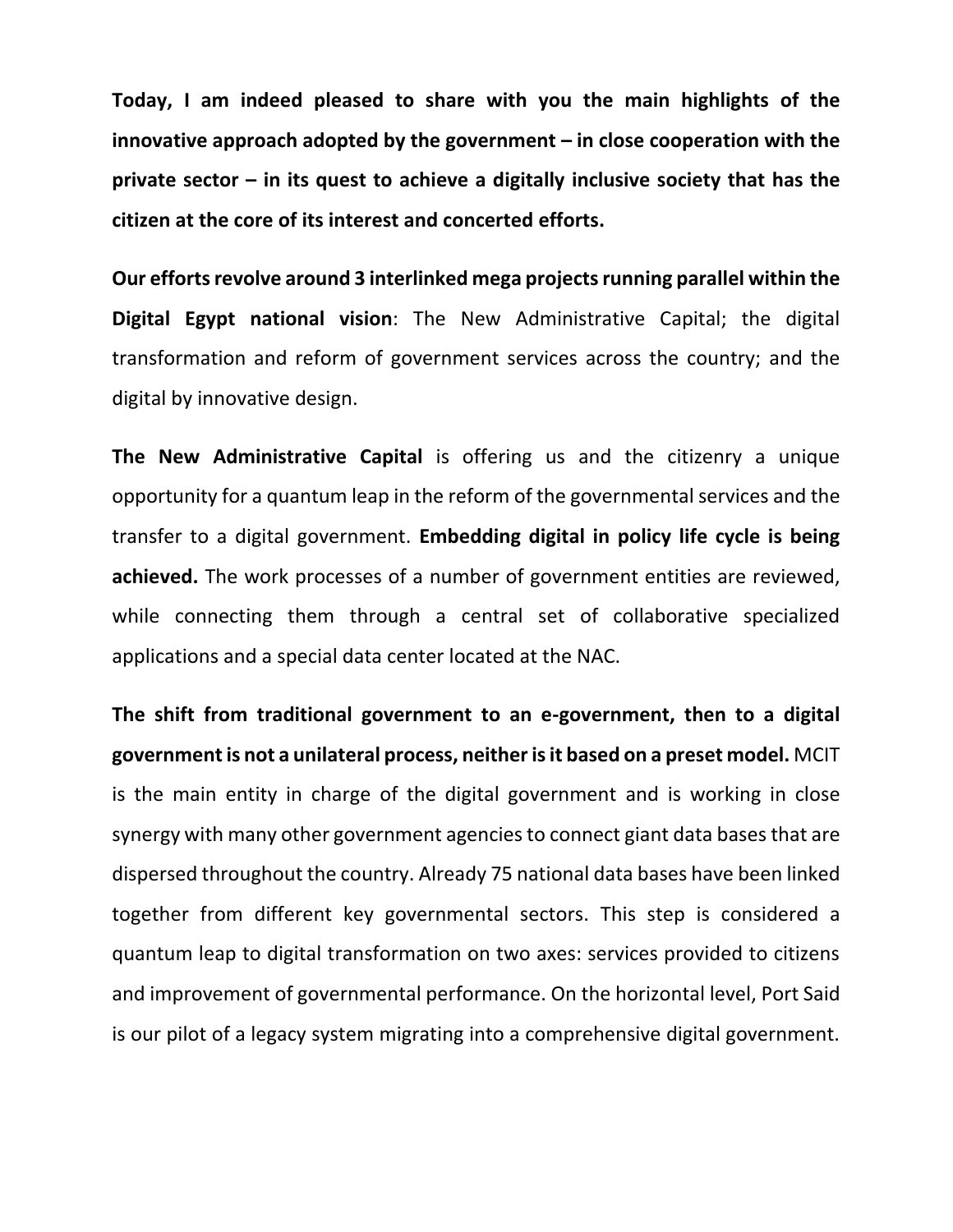On the vertical level: we are working on our mega projects in re-engineering priority sectors such as agriculture, health, law enforcement and urban planning.

**The 'Digital Egypt' platform** has been launched to provide better and more effective access to a wide range of public services. The platform acts as a key driver for building a 360-degree citizen view, as well as a station for developing government services efficiently and more simply. 60 government services of the first phase have been launched on the platform. To secure digital inclusiveness, **we used an omnichannel approach, allowing different channels of delivery to co-exist** and assist delivery of public services in order to secure the same level of quality to all segments of the population. Our target is not to leave anyone behind.

#### **Ladies and gentlemen,**

**A digital by design culture is being cultivated thoroughly**. In this spirit, we are harnessing emerging technologies such as Artificial Intelligence in the governmental decision- making process. In addition, the Ministry has a strong determination to create an environment conducive to innovation-based entrepreneurship. 'Creativa Innovation Hubs' is our lead project to achieve such a goal. Fifteen Hubs located in university campuses nationwide host trainings and capacity building programs, and acceleration and incubation activities for Egypt's budding startups. This full-fledged initiative aims to create unique opportunities to link our entrepreneurs with academia, industry and investors.

In the roadmap towards affording "Digitalization" in every aspect of life, we invest heavily in nurturing our local capacities and developing homegrown innovative solutions using emerging technologies. Our Applied Innovation Center collaborates with world-renowned academic and research institutions as well as global